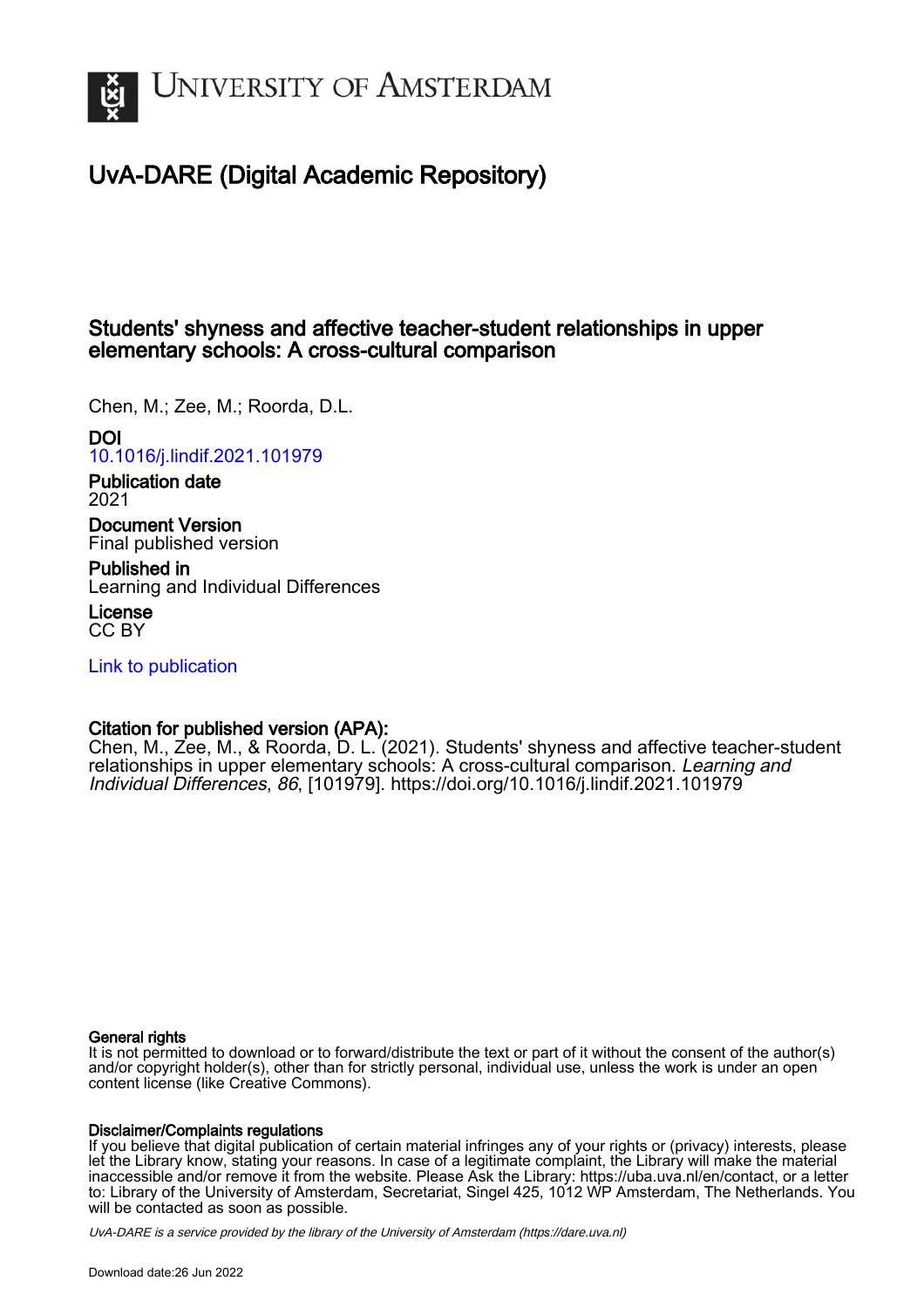#### ORIGINAL PAPER



# Mindful Parenting in Secondary Child Mental Health: Key Parenting Predictors of Treatment Effects

Lisa Marie Emerson<sup>1</sup>  $\bullet \cdot$  Evin Aktar<sup>2</sup>  $\cdot$  Esther de Bruin<sup>3</sup>  $\cdot$  Eva Potharst<sup>4</sup>  $\cdot$  Susan Bögels<sup>5</sup>

 $\circled{c}$  Springer Science+Business Media, LLC, part of Springer Nature 2019 Published online: 17 May 2019

#### Abstract

Objectives Emerging evidence supports the positive effects of mindful parenting as a clinical intervention in the context of child psychopathology; however, previous studies have not considered the specific parenting predictors of improvements in child outcomes.

Methods Parents accessing a child and youth secondary mental health care center participated in an 8-week mindful parenting training  $(n = 89)$ . The effects of the mindful parenting training were assessed on parent-reported child's psychopathology, parents' own psychopathology, mindfulness, and parenting factors from pre- to post-intervention, 8-week and 1-year follow-up.

Results Multi-level analyses indicated immediate and delayed improvements in most child and parent outcomes. Changes in experiential avoidance in parenting partially predicted improvements in child internalizing problems. In combination with mindful parenting, experiential avoidance in parenting fully accounted for improvements in child attention problems. Changes in parental over-reactivity fully accounted for improvements in child externalizing problems.

Conclusions The mindful parenting training successfully improved the targeted (mindful) parenting factors, which in turn predicted improvements across different child outcomes.

Keywords Mindful parenting · Experiential avoidance · Child psychopathology · Parent psychopathology · Parenting · Parenting stress . Parental over-reactivity

Parenthood has intrinsic pleasures and privileges; however, parents also experience frustrations, fears, and failures (Bornstein 2002). As such, stress is a normal aspect of parenthood (Crnic and Greenberg 1990); negative emotions, such as guilt, are also seen as commonplace (Sutherland 2010). Parental stress arises

 $\boxtimes$  Lisa Marie Emerson lisamarie.emerson@griffith.edu.au

- <sup>1</sup> School of Applied Psychology, Gold Coast Campus, Griffith University, Parklands Drive, Southport, Queensland 4222, Australia
- <sup>2</sup> Department of Clinical Psychology, Leiden University, Leiden, Netherlands
- <sup>3</sup> Dept. of Child Development and Education, University of Amsterdam, Amsterdam, Netherlands
- <sup>4</sup> UvA minds, academic outpatient (child and adolescent) treatment center of the University of Amsterdam, Amsterdam, The Netherlands
- <sup>5</sup> Developmental Psychology, UvA minds, academic outpatient (child and adolescent) treatment center of the University of Amsterdam, Amsterdam, The Netherlands

when there is a mismatch between perceived resources and actual demands of parenting, which can lead to negative feelings toward the self and child that are attributed to the role of parenting (Morgan et al. 2002). Parenting a child with additional needs (e.g., neurodevelopmental disorders, internalizing and externalizing problems) has been linked with increased levels of parental distress (e.g., Podolski and Nigg 2001; Ross et al. 1998).

Parental stress and psychopathology have been associated with negative parenting behaviors (e.g., hostility and controlling, Leinonen et al. 2003; non-physical punishment, Vostanis et al. 2006). Such negative parenting behaviors have been associated with child psychopathology (e.g., child anxiety and high levels of parental rejection and parental control; Bӧgels and Brechman-Toussaint 2006; Van der Sluis et al. 2015). Furthermore, the relationship between child psychopathology and parenting stress is influenced by parenting behaviors. In a longitudinal study of mothers of children at age 3 and 4 years, Assel et al. (2002) demonstrated that maternal stress predicted parenting behavior, including less displays of warmth and flexibility in interactions with their children. Consequently, these parenting behaviors then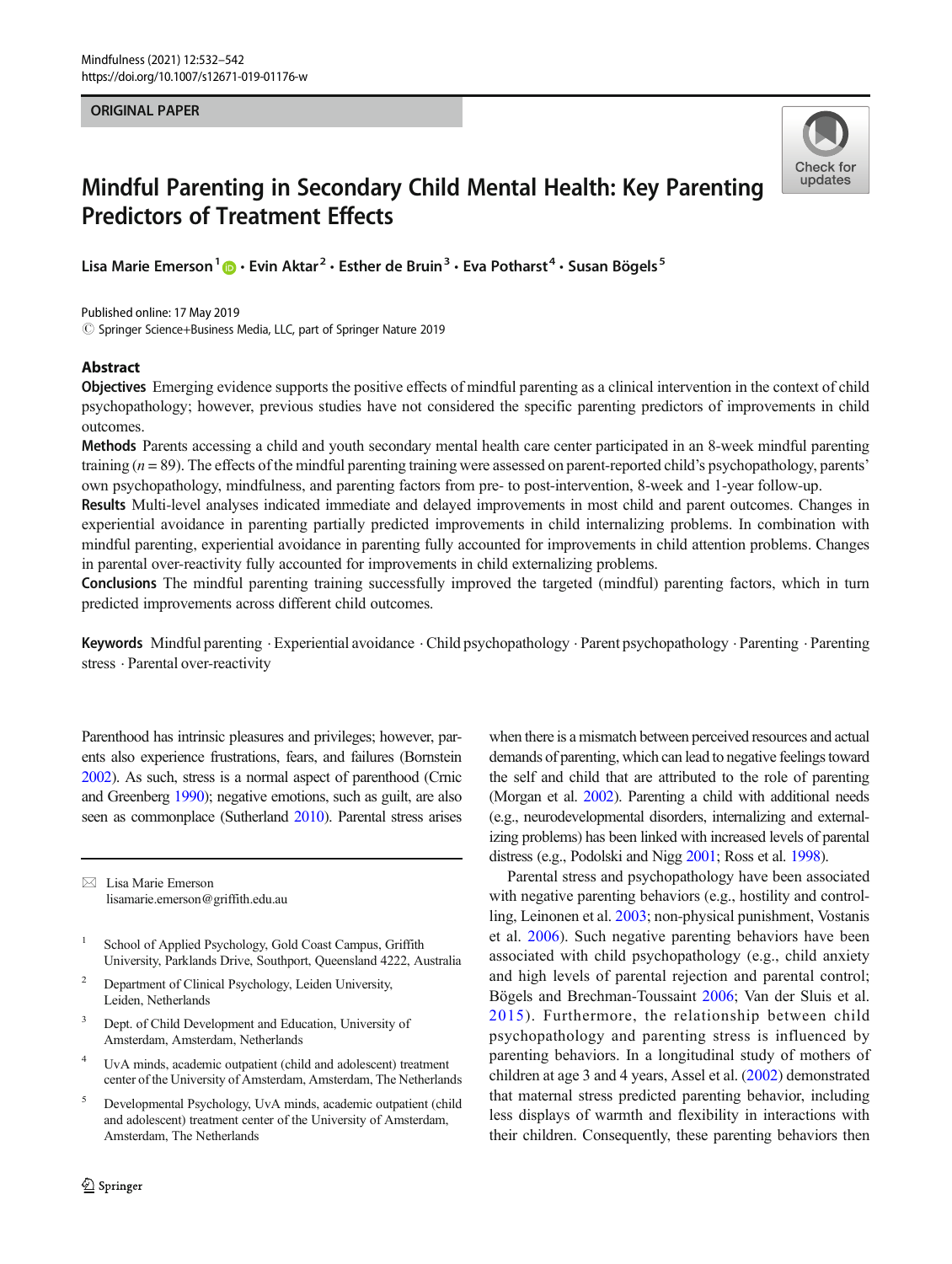predicted less-developed social behavior in the children (selfinitiated directing of others' attention). Leinonen et al. (2003) also demonstrated that parenting behaviors explained the predictive relationship between parent psychopathology and child adjustment, such that increased parent psychopathology led to increased negative parenting behaviors (e.g., punitive parenting), which in turn predicted adjustment problems in their children (e.g., substance use).

In this way, parenting can be viewed as one part of the environmental context to the development of internalizing and externalizing problems in childhood, with specific parenting factors deemed to be contextual risk factors to child psychopathology. One common response to difficult parenting experiences is over-reactivity. Externalizing disorders, characterized by problems such as inattention, defiance, impulsivity, and aggression (Morgan et al. 2002), have been consistently linked to over-reactivity in parenting. Over-reactivity in parenting refers to responses to problematic child behavior driven by anger, frustration, and meanness (Van den Akker et al. 2010). In a large prospective study, Miller-Lewis et al. (2006) demonstrated that over-reactive parenting was a common predictor of externalizing problems of children at age 6 years, as reported by both parents and teachers. Furthermore, overreactivity in parenting and resulting harsh parenting behavior have been shown to be uniquely associated with externalizing, and not internalizing, problems in childhood (McLeod et al. 2007; Rothbaum and Weisz 1994; Van den Akker et al. 2010).

Parental over-control is another parenting practice that has been linked to child psychopathology, more commonly to child depression (Betts et al. 2009) and anxiety (Borelli et al. 2015; Ginsburg et al. 2004). Tiwari et al. (2008) suggested that over-controlling parenting behaviors may be a result of parental experiential avoidance. Parental experiential avoidance refers to a parent's inability to cope with their own internal distress in difficult parenting situations. Parents might be unwilling to witness their child experience negative emotions and unable to effectively manage their own reactions to their child's negative affect (Cheron et al. 2009). Thus, in an attempt to avoid their own distress, parents are likely to engage in practices such as over-controlling parenting behavior. Experiential avoidance in parenting may result in a child's vulnerability to internalizing problems, via parenting practices (Tiwari et al. 2008). Previous research supports this postulated link between parental experiential avoidance and anxiety in childhood. Cheron et al. (2009) reported that experiential avoidance in parenting was significantly associated with high levels of child anxiety in a sample of children with anxiety disorders. Consistent with the proposition that parental experiential avoidance could explain negative parenting behaviors (Tiwari et al. 2008), parental experiential avoidance has also been linked to ineffective parenting behaviors that are known associates to child psychopathology, including, punitive and inconsistent parenting (Cheron et al. 2009; Shea and Coyne 2011). In the context of additional health needs of the child, parental experiential avoidance is also related to ineffective parenting behaviors, such as laxness and over-reactivity (Brown et al. 2014). However, little is known yet about the possible relationship between parental experiential avoidance and parental psychopathology in parents of children with a broader spectrum of diagnoses.

In contrast to negative parenting behavior, positive parenting practices have been positively associated with child development and behavior. Davidov and Grusec (2006) demonstrated that parents' sensitive responding to distress (comfort and helping) predicted better affect-regulation, empathy, and prosocial behavior in children aged 6– 8 years. Parental responsiveness and compassion toward their child have been shown to be closely associated with mindful parenting (Geurtzen et al. 2015). As an extension of mindful awareness, mindful parenting is understood to be the awareness of present-moment parenting experience. Current definitions of the construct include the parent's efforts to self-regulate emotional and automatic reactions in the parenting context, in order to respond through choice in their actions rather than from emotional reactivity (Duncan et al. 2009; Smith and Dishion 2013). This capacity for self-regulation has been proposed to help parents to be less over-reactive and to parent in accordance with their parenting goals (Gouveia et al. 2016). In this sense, mindful parenting has shared features with psychological flexibility in parenting, which refers to the parent's ability to accept negative thoughts, emotions, and impulses that arise through parenting stress (Brassell et al. 2016). In this way, psychological flexibility is proposed as the other side of the same coin to parental experiential avoidance.

In their model of mindful parenting, Duncan et al. (2009) proposed that parents with higher levels of mindful parenting will display less negative parenting behavior (e.g., reactivity and harsh discipline) and more adaptive parenting behaviors (e.g., consistent discipline), and that through these parenting factors, children will display more positive outcomes (e.g., reduced externalizing problems). Similarly, Brassell et al. (2016) proposed that it is the presence of parental psychological flexibility (reduced experiential avoidance) that enables parents to maintain present moment and nonjudgmental awareness of their experiences. In turn, this awareness will allow parents to engage in adaptive parenting behaviors (i.e., less negative parenting behaviors). In comparison to negative parenting behaviors, mindful parenting has converse associations to parental stress and psychopathology; higher levels of mindful parenting have been associated with lower levels of stress and depression (Beer et al. 2013; de Bruin et al. 2014).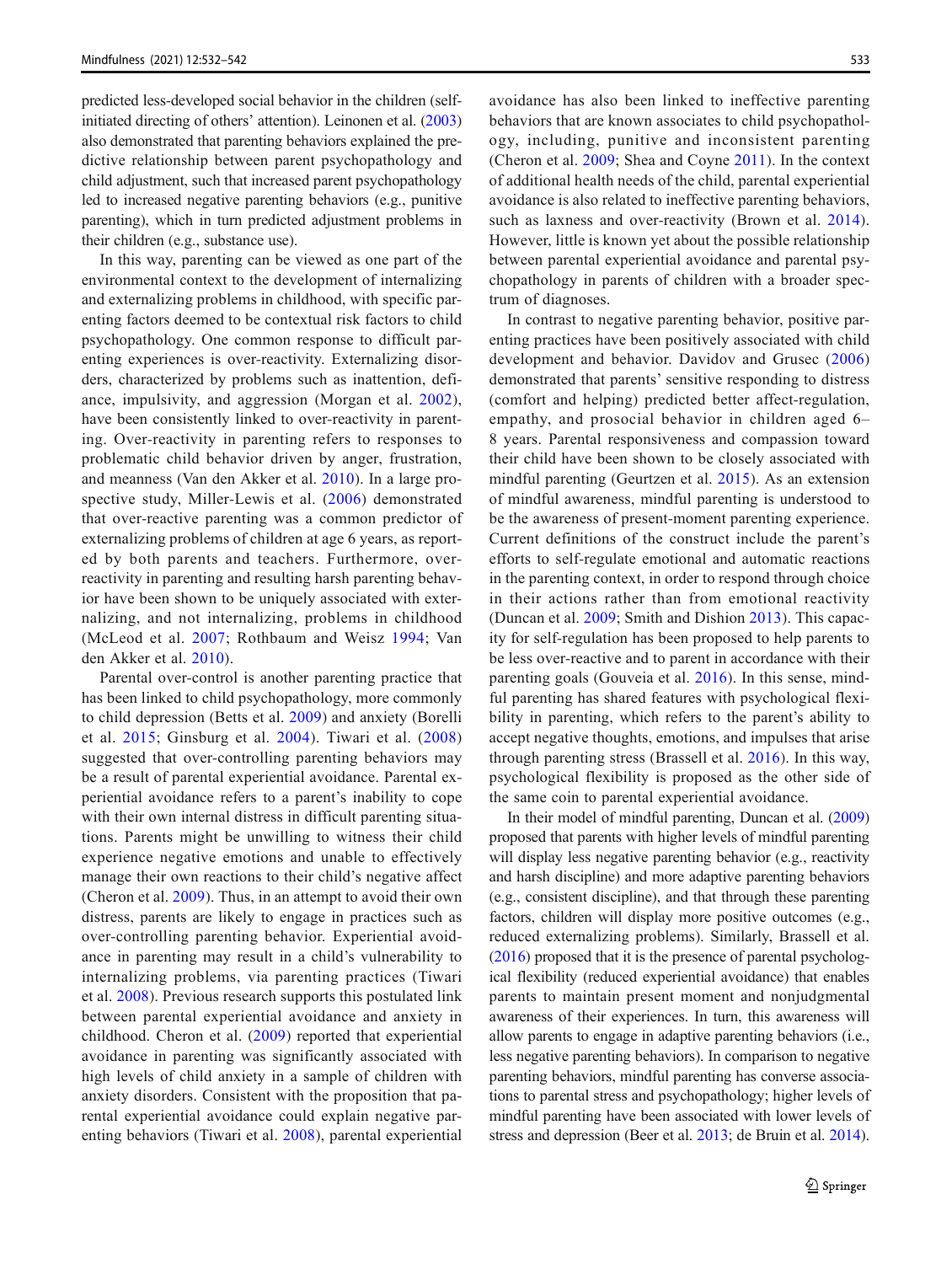Furthermore, higher levels of mindful parenting have been associated with lower levels of negative parenting behaviors, such as laxness, overreactivity, and verbosity (de Bruin et al. 2014). Bögels et al. (2010) purported that it is through a decrease in parental stress, that higher levels of mindful parenting benefits parenting behavior and subsequently parental and child psychopathology. Gouveia et al. (2016) confirmed that higher levels of mindful parenting are associated with lower parental stress, decreased display of negative parenting behavior, and increased adaptive parenting. Moreover, recent studies have confirmed a mediating role of parent behavior on the association between child psychopathology and mindful parenting or parental psychological flexibility. In a study of different developmental age groups from 3 to 17 years, Parent et al. (2016) and Brassell et al. (2016) demonstrated the applicability of a mediation model relating to mindful parenting and parental psychological flexibility across development. Higher levels of mindful parenting and parental psychological flexibility (decreased experiential avoidance in parenting) were associated with adaptive parenting (decreased negative and increased positive parenting behavior), which in turn was related to decreased child psychopathology (internalizing and externalizing problems).

Interventions that increase mindful parenting and decrease experiential avoidance in parenting are also likely to improve parenting behavior and child psychopathology. One such example is the mindful parenting program (Bögels and Restifo 2014), an 8-week course that applies mindfulness training (training in meditative practices and everyday mindfulness) to reduce parental stress. As an extension of mindfulness-based therapy, mindful parenting training allows parents to bring an open, non-judgmental, and accepting attitude to their parenting (Bӧgels et al. 2008; Bögels et al. 2010). The effectiveness of the mindful parenting program in the context of child psychopathology is well-documented, with benefits to parenting behavior, as well as parent and child psychopathology. Following attendance at a mindful parenting program, parents have reported an increase in mindful parenting, a reduction in negative parenting behavior (control, overreactivity, overprotection, and rejection), and an increase in positive parenting behavior (autonomy granting behavior) (Bӧgels et al. 2014; van der Oord, Bӧgels, & Peijnenburg 2011). Completion of the mindful parenting program has conveyed benefits to parental psychopathology, including decreased stress and decreased internalizing and externalizing problems (Bӧgels et al. 2014; van der Oord, Bӧgels, & Peijnenburg 2011), and to their child's psychopathology, including decreased externalizing and internalizing problems (Bӧgels et al. 2014; Bӧgels et al. 2008; Van de Weijer-Bergsma et al. 2012; Van der Oord et al. 2012).

Similar benefits have been demonstrated in relation to interventions that target parental psychological flexibility. In a test of a parenting intervention that targeted parental experiential avoidance (acceptance and commitment therapy, ACT),

Brown et al. (2014) reported post-intervention improvements for parents of children with an acquired brain injury, on outcomes relating to ineffective parenting behaviors (overreactivity) and parenting stress. Specifically targeting limitations in mindful parenting and problematic experiential avoidance in parenting appears to convey subsequent benefits for parenting behavior and parent and child psychopathology. The specificity and proposed mechanism of interventions that improve mindful parenting have been alluded to in previous studies. In a mindful parenting intervention study for parents of children accessing secondary mental health care, Meppelink et al. (2016) demonstrated that a resulting increase in parents' mindful parenting, and not an increase in general mindful awareness, was a specific predictor of improvements in child internalizing and externalizing problems. Similarly, the significant benefits of ACT for parents reported by Brown et al. (2014) were explained by increased parental psychological flexibility (reduced parental experiential avoidance) in a full mediation model.

The aim of the study is to replicate and extend previous research on the effects of mindful parenting training. The study examines the processes targeted within the mindful parenting program, including mindful parenting, experiential avoidance in parenting, and specific parenting factors (parental over-reactivity and parenting stress). Following on from previous mindful parenting intervention studies (Bӧgels et al. 2014; Meppelink et al. 2016), it was hypothesized that following mindful parenting training parents would experience improvements in their child's and their own psychopathology, parental general mindfulness, and parenting factors (decreased parenting stress, decreased parental over-reactivity, decreased experiential avoidance in parenting, increased mindful parenting) across time points. Secondly, the study aimed to determine whether changes in these various parenting factors predict improved child psychopathology (internalizing, externalizing, and attention problems).

#### Method

#### **Participants**

Parents referred to one of four different child and youth secondary mental health care centers in the Netherlands were recruited to a mindful parenting training intervention. A total of 89 parents, with a child aged 1.5–18 years, participated in the two studies. Parent and child characteristics are reported in Table 1. Child diagnoses of autism spectrum disorder (ASD), attention deficit hyperactivity disorder (ADHD), anxiety disorders, and parent-child relationship disorders were the most frequent (see Table 1).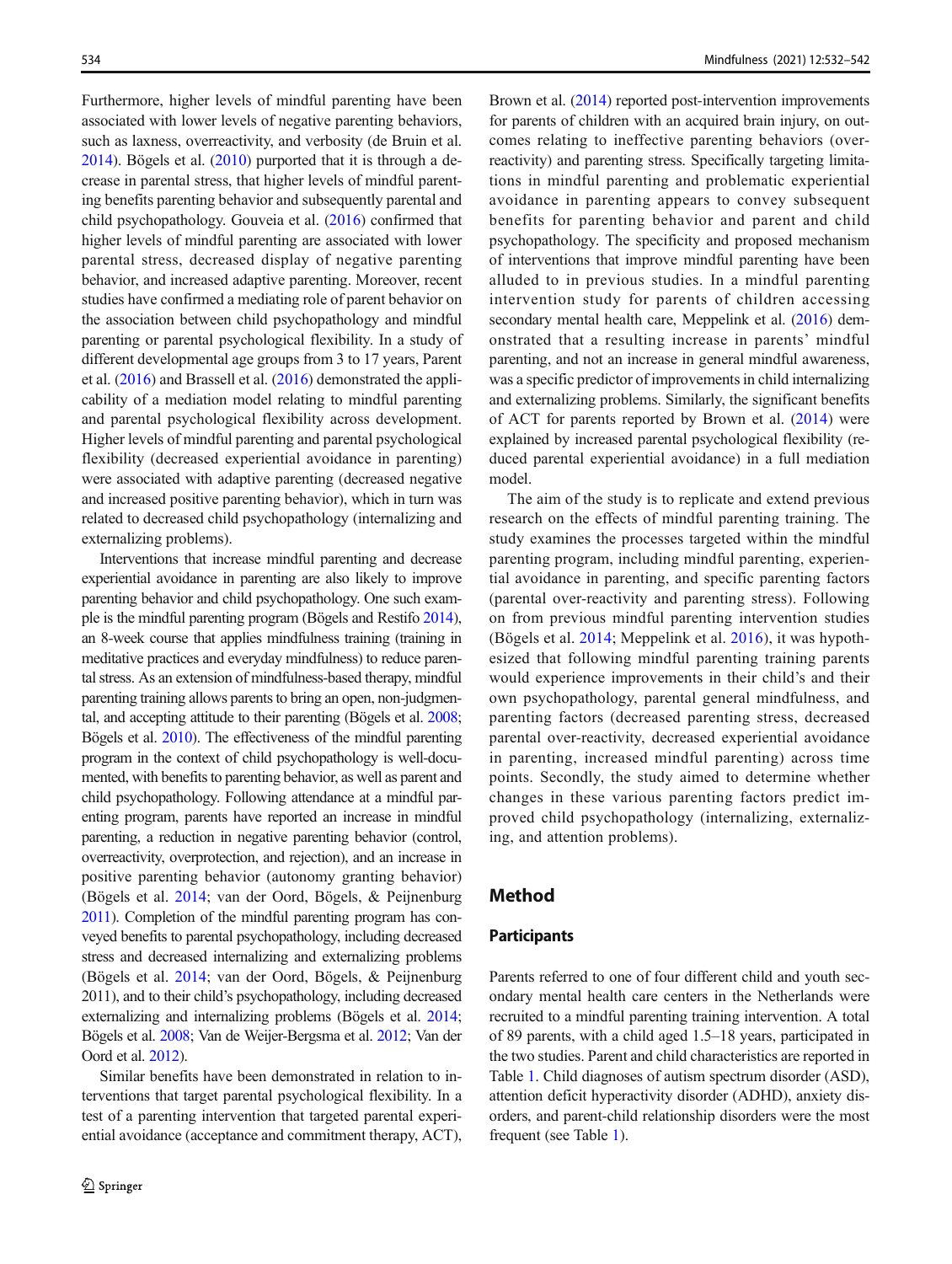Table 1 Participant<br>characteristics

| <b>Table I</b> railicipalli<br>characteristics | Parent characteristics                          | Intervention group ( $n = 89$ ) |
|------------------------------------------------|-------------------------------------------------|---------------------------------|
|                                                | Parental age in years $(M, SD)$                 | 43.36 (7.65)                    |
|                                                | Mothers                                         | 77.2%                           |
|                                                | Biological relationship parent-child            | 75.7%                           |
|                                                | Highest education                               |                                 |
|                                                | Lower vocational                                | 38.5%                           |
|                                                | Higher vocational/university                    | 51.3%                           |
|                                                | Other                                           | 10.3%                           |
|                                                | Ethnic identity                                 |                                 |
|                                                | Dutch                                           | 84.1%                           |
|                                                | English                                         | 6.8%                            |
|                                                | Other                                           | $10.6\%$                        |
|                                                | Currently working part/fulltime                 | 58.9%                           |
|                                                | Parent has a DSM-IV-TR diagnosis                | 10.2%                           |
|                                                | Child characteristics                           |                                 |
|                                                | Child age in years (mean, SD)                   | 10.17(3.94)                     |
|                                                | Female children                                 | 34.9%                           |
|                                                | Child living with both parents                  | 74.6%                           |
|                                                | Number of siblings (mean, SD)                   | 1.65(1.13)                      |
|                                                | Child has a DSM-IV-TR diagnosis                 | $88.8\%$                        |
|                                                | Primary DSM-IV-TR diagnosis child               |                                 |
|                                                | Attention deficit hyperactivity disorder (ADHD) | 29.2%                           |
|                                                | Adjustment disorder                             | 4.4%                            |
|                                                | Anxiety disorders                               | 11.2%                           |
|                                                | Autism spectrum disorder (ASD)                  | 23.6%                           |
|                                                | Posttraumatic stress disorder (PTSD)            | 2.2%                            |
|                                                | Oppositional defiant disorder (ODD)             | 1.1%                            |
|                                                | Only a parent diagnosis present                 | 6.6%                            |
|                                                | Parent-child relationship disorder              | 14.6%                           |

#### Procedure

Approval for the first time period of data collection in this study was granted by the Ethical Committee of the University of Amsterdam; for the second time period, the Medical Ethical Commission of the Academic Medical Center of the University of Amsterdam granted approval.

Parents participated in the mindful parenting training program (as per the treatment manual, Bögels and Restifo 2014), which consisted of weekly 3-h sessions over an 8 week period, with an additional 1 h home meditation and mindful parenting practice daily, and a 3-h follow-up session 8 weeks after the end of the training. Children were not involved in the training. The intervention was delivered in four different locations: 58 (64%, five groups) participated in location A, 17 (19%, three groups) participated in location B, 12 (13%, three groups) in location C, and 3 (3%, one group) in location D. During the course of the study, families were permitted to also receive treatment as usual, although this was not encouraged and kept at a low dose where possible. For location A, available data regarding treatment-as-usual were gathered. During the intervention period (between pre- and post-intervention), 46% of families accessed treatment as usual options, the most common of which were parental guidance or family therapy (32%), individual or group psychological treatment for the child  $(24\%)$ , and pharmacotherapy for the child  $(6\%)$ Combinations of treatment were possible. The number of treatment-as-usual sessions for the 46% of families ranged from 1 to 13 ( $M = 3.6$ ,  $SD = 3.1$ ). During the follow-up period (between post-intervention and follow-up 1), 38% of families accessed treatment-as-usual options, including individual or group treatment for the child (24%), parental guidance or family therapy (18%), and pharmacotherapy for the child (10%). Again, combinations were possible. The number of sessions for the 38% of families ranged from 1 to 10  $(M = 3.1, SD = 2.7)$ .

Parent participants completed outcome measures at four time-points via an online survey: pre-intervention, post-intervention, 8-week follow-up, and 1-year follow-up. A sub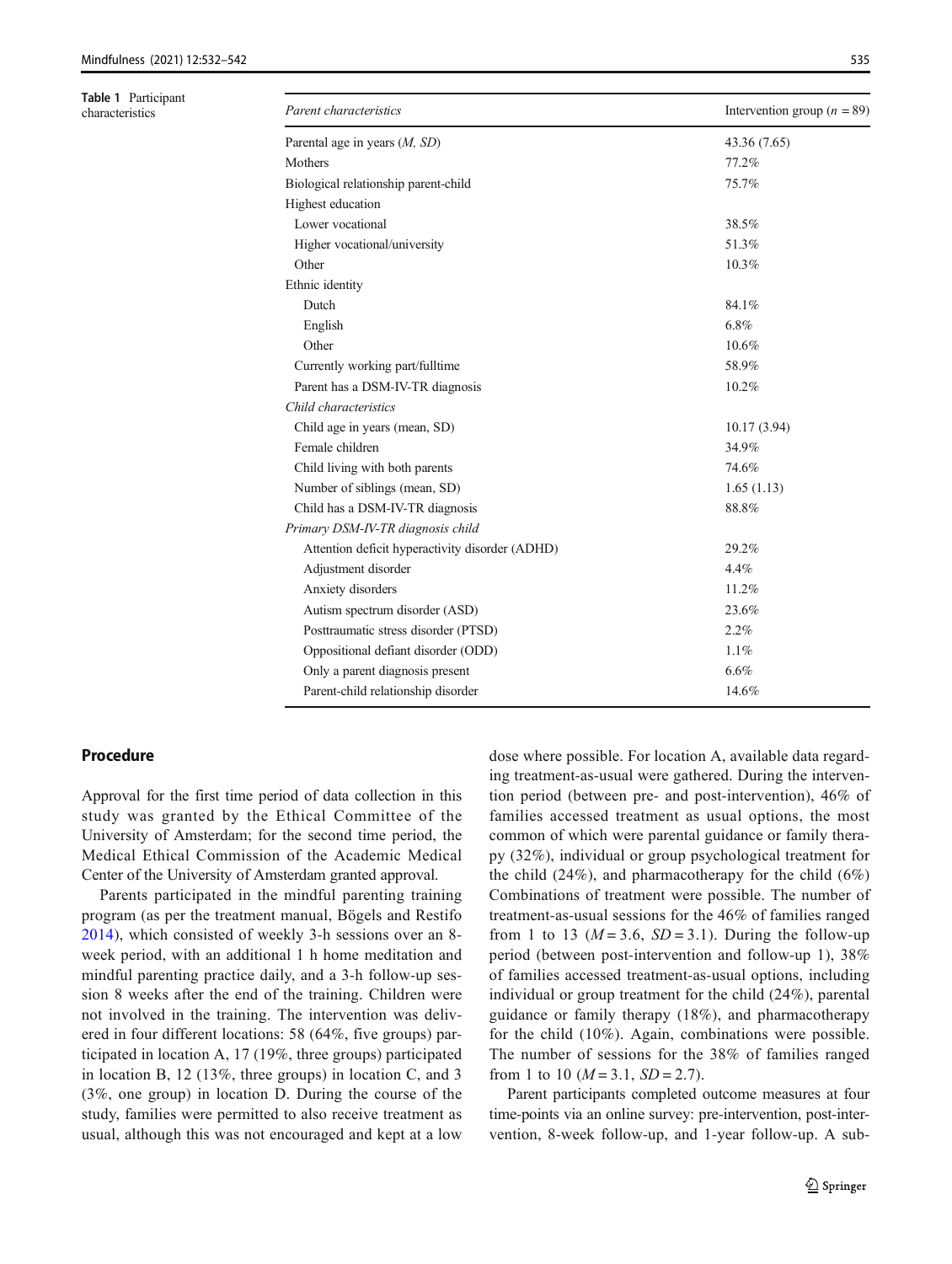sample of parents was placed on a 5-week + waitlist to participate in the mindful parenting training. An additional waitlist assessment was conducted for these parents; however, the data from this timepoint were minimal, and so were not included in the analysis here.

#### Measures

#### Child Psychopathology

The Dutch version of the Child Behavior Checklist (CBCL; 113 items) assessed parents' perceptions of their child's behavioral and emotional functioning (Achenbach and Rescola 2001). The CBCL child version was completed by parents of children 6–18 years; the CBCL infant version was completed by parents of children 1.5–5 years. Scores on the three CBCL scales were used in the present study: internalizing problems, externalizing problems, attention problems. Satisfactory reliability and validity have been reported for the Dutch version of the CBCL (Verhulst et al. 1996). Internal consistency for all three scales (across time points) was satisfactory (internalizing:  $\alpha = .89-.95$ ; externalizing:  $\alpha = .90-.94$ ; attention:  $\alpha = .74 - .85$ ).

#### Parent Psychopathology and Mindfulness

Parents' own behavioral and emotional functioning were assessed with the Adult Self Report (ASR; 123 items) (Achenbach and Rescola 2003). Scores on the three ASR scales were used in this study (Achenbach and Rescola 2003): internalizing problems, externalizing problems, attention problems. Satisfactory reliability and validity have been reported for the ASR (Achenbach and Rescola 2003). Internal consistency across scales (across time points) was satisfactory (internalizing:  $\alpha = .88-.96$ ; externalizing:  $\alpha = .85-.91$ ; attention:  $\alpha = .84-.90$ ).

Parents' general mindful awareness was assessed with the shortened version of the Five-Facet Mindfulness Questionnaire (FFMQ; 24 items) (Baer et al. 2006; Bohlmeijer et al. 2011). This questionnaire measures mindful awareness across five facets (observing, describing, acting with awareness, non-judging of inner experiences, nonreactivity to inner experiences). Satisfactory validity and reliability have been reported for the FFMQ (Baer et al. 2006; de Bruin et al. 2012). Internal consistency (across time points) was satisfactory ( $\alpha$  = .83–.96).

Parenting Factors Parenting stress was assessed with the Competence scale of the Parenting Stress Index (PSI; 15 items) (Brock et al. 1992). Satisfactory reliability and validity have been reported for the Dutch version of the PSI (Dekovic et al. 1996). Satisfactory internal consistency (across time points) was observed in this study ( $\alpha$  = .84–.92).

Parental over-reactivity was assessed with the Overreactivity scale from the Parenting Scale (PS; 10 items) (Arnold et al. 1993). Satisfactory reliability and validity have been reported (Arnold et al. 1993). Satisfactory internal consistency (across time points) was observed in this study  $(\alpha = .67 - .92)$ .

Parental experiential avoidance was measured with the Parental Acceptance and Action Questionnaire (PAAQ; 15 items (Cheron et al. 2009). Items from the original version that referred to child's experiences of worry and anxiety were altered to include a broader range of child's negative emotional states as examples (i.e., anger, sadness, restlessness). Moderate internal consistency and reliability have been demonstrated for this scale (Cheron et al. 2009). Satisfactory internal consistency (across time points) was observed for the revised scale in this study ( $\alpha$  = .67–.82).

Mindful parenting was assessed as the extension of mindful awareness to the interpersonal domain of parent-child relationships with the Interpersonal Mindfulness in Parenting scale (IM-P; 29 items) (Duncan et al. 2009; Dutch translation and validation, de Bruin et al. 2014). Satisfactory validity and reliability have been reported for the questionnaire (de Bruin et al. 2014), and satisfactory internal consistency (across time points) was found for the total score in this study ( $\alpha = .83-.90$ ).

#### Data Analyses

Prior to main analyses, the distribution of the data and assumptions of testing were assessed. The distributions of all child and parent outcomes showed that sufficient normality, skewness, and kurtosis of all variables were |2|, except for scores on mindful parenting (IM-P score). Two outlying values at the lower end of the distribution  $(z < -2.5)$  were replaced by the lowest non-outlying value. Following this, scores on the IM-P also showed sufficient normality.

The dataset had a hierarchical structure with child and parent outcomes (level 1) repeatedly measured over time (level 2: waitlist, pre-intervention, post-intervention, 8-week followup, and 1-year follow-up), nested within each the parentchild dyad. To accommodate the current nested structure, and random and non-random types of missing data in the current dataset, child and parent outcomes were tested using multi-level regression models. Measurement points were the main predictor variable in all models and were dummy coded with pre-intervention scores as the reference in the models. To analyze potential mechanisms that may simultaneously operate and explain the improvement in child outcomes, the potential parenting mechanisms were included as additional predictors in these initial models along with measurement points. The maximum likelihood was the estimation model. Standardized parameter estimates were calculated and interpreted similarly to Cohen's d effect sizes (Cohen 1988).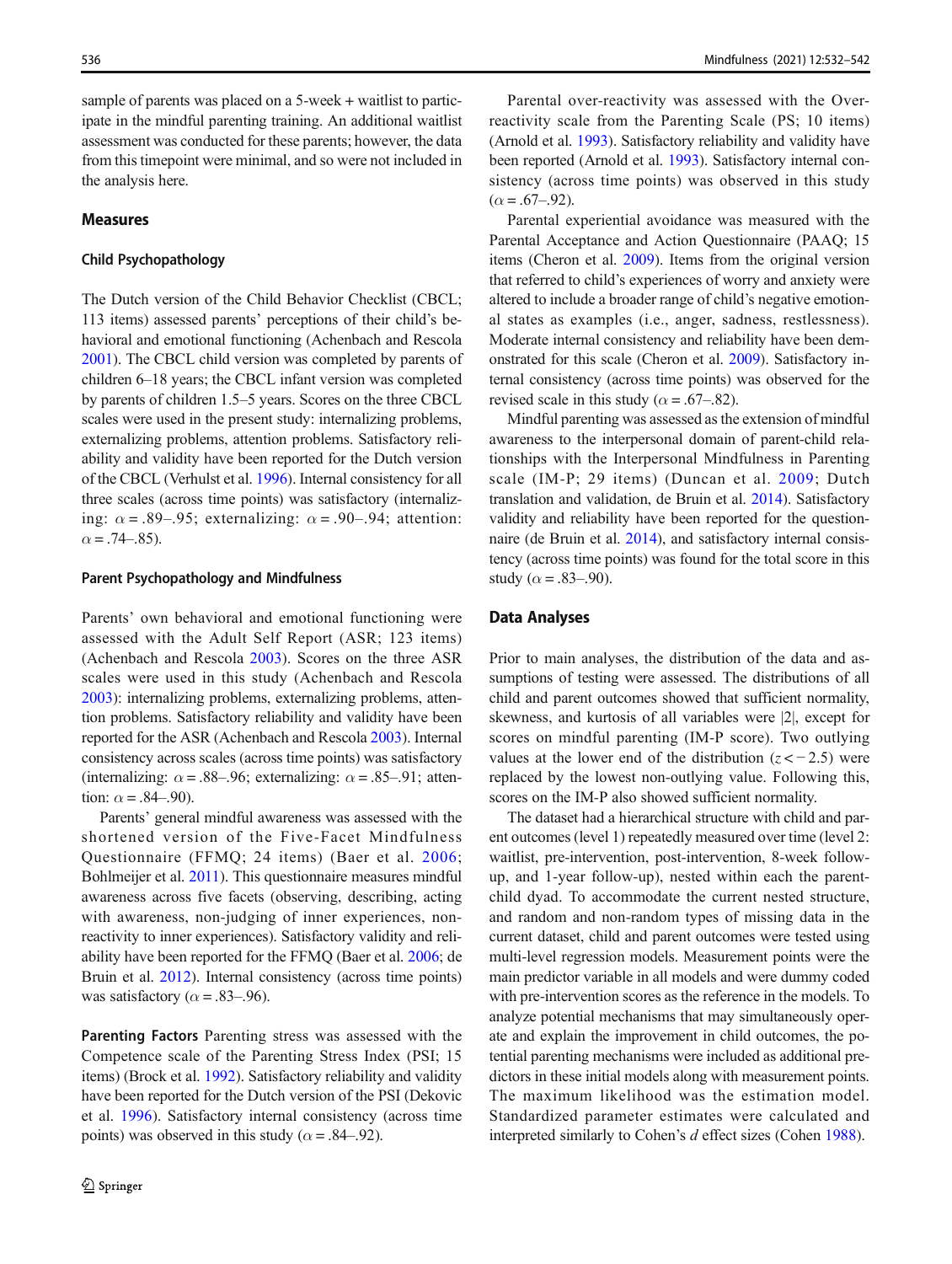#### **Results**

## Effects on Child and Parent Psychopathology, Parent Characteristics, and Parenting Factors

Table 2 presents the means and standard deviations of all measures at the four different time points. Table 3 presents the results from the initial multilevel analyses assessing the effects of mindful parenting training across all outcome measures.

Following training, significant improvements across child psychopathology were observed with small effect sizes. More specifically, immediate improvement (pre- to post-intervention) was observed for child internalizing and attention problems, with small effect sizes. Improvements in child internalizing problems were maintained at 8-week follow-up, with an increase in effect size (remaining small), but not at 1 year. Improvements in child attention problems were maintained at 8-week and 1-year follow-up, with similar effect sizes. Delayed improvements (pre-intervention to 8-week followup) are observed for child externalizing problems, with a small effect size; however, these effects are not maintained at 1-year follow-up.

A significant immediate improvement was observed for parent externalizing problems, with small effect size, which was maintained at 8-week and 1-year follow-ups, with an increase in effect size (medium). Delayed improvements (pre-intervention to 8-week follow-up) were observed for parent internalizing and attention problems, with small effect sizes; however, these effects were not maintained at 1-year follow-up. Immediate improvements were observed in parents' general mindfulness, with a medium effect size, which was maintained at 8-week follow-up, with an increase effect size (large), but not at 1-year follow-up.

Immediate improvements were observed across all parenting factors (parenting stress, parental over-reactivity, experiential avoidance, and mindful parenting), with small to medium effect sizes (largest effect observed for mindful parenting). All effects were maintained at 8-week follow-up, with increasing effect sizes (largest for mindful parenting). At 1-year follow-up, improvements were maintained for parenting stress, parental over-reactivity, and experiential avoidance in parenting, with small to large effect sizes (largest effect for experiential avoidance in parenting).

## Parental Predictors of Change in Child Psychopathology

To investigate whether the improvements in child psychopathology as a result of mindful parenting training were predicted by the increase in mindful parenting rather than increased general mindful awareness, we included parents' scores of mindful parenting (IM-P) and general mindful awareness (FFMQ) in the initial multi-level regression models with child outcomes (reported above).

Neither changes in general mindfulness nor mindful parenting were related to improvements in child internalizing or externalizing problems ( $p > .05$ ). Improvements in child attention were predicted by increases in mindful parenting  $(F(1, 210.82) = 9.61, p = .002)$ , but not general mindful awareness ( $p = .274$ ). The main effect of time is no longer significant (all  $p > .05$ ) after accounting for changes in general mindful awareness and mindful parenting. Thus, it seems that improvements in mindful parenting fully accounted for the effects of Mindful Parenting training on child attention problems.

Improvements in child internalizing were predicted by decreases in experiential avoidance in parenting  $(F(1, 212.82))$  =

Table 2 Means and standard deviations of all variables across measurement points: pre-test (before 8-week mindful parenting training intervention), post-test (after intervention), follow-up 1 (8 weeks after post-test), and follow-up 2 (1 year later)

|                                            | Pre-test         |      |      | Post-test        |                  |      |                  | Follow-up 1 |      |                  | Follow-up 2 |      |
|--------------------------------------------|------------------|------|------|------------------|------------------|------|------------------|-------------|------|------------------|-------------|------|
| Outcome variable                           | $\boldsymbol{n}$ | M    | SD   | $\boldsymbol{n}$ | $\boldsymbol{M}$ | SD   | $\boldsymbol{n}$ | M           | SD   | $\boldsymbol{n}$ | M           | SD   |
| Child internalizing problems (CBCL)        | 88               | 0.55 | 0.33 | 70               | 0.45             | 0.29 | 67               | 0.41        | 0.28 | 15               | 0.36        | 0.24 |
| Child externalizing problems (CBCL)        | 88               | 0.47 | 0.31 | 70               | 0.41             | 0.31 | 67               | 0.38        | 0.29 | 15               | 0.25        | 0.22 |
| Child attention problems (CBCL)            | 88               | 0.88 | 0.38 | 70               | 0.74             | 0.37 | 67               | 0.71        | 0.41 | 15               | 0.53        | 0.34 |
| Parental internalizing problems (ASR)      | 89               | 0.50 | 0.34 | 72               | 0.45             | 0.29 | 67               | 0.40        | 0.32 | 15               | 0.41        | 0.37 |
| Parental externalizing problems (ASR)      | 89               | 0.35 | 0.21 | 72               | 0.30             | 0.19 | 68               | 0.23        | 0.20 | 15               | 0.27        | 0.23 |
| Parental attention problems (ASR)          | 89               | 0.70 | 0.41 | 72               | 0.64             | 0.34 | 67               | 0.56        | 0.39 | 15               | 0.47        | 0.38 |
| General mindful awareness (FFMO)           | 89               | 3.17 | 0.57 | 73               | 3.59             | 0.45 | 67               | 3.70        | 0.51 | 7                | 3.74        | 0.86 |
| Parenting stress (PSI)                     | 88               | 3.12 | 0.93 | 73               | 2.75             | 0.80 | 66               | 2.67        | 0.85 | 7                | 2.03        | 0.61 |
| Parental over-reactivity (PS)              | 88               | 3.69 | 0.89 | 72               | 3.23             | 0.82 | 67               | 3.10        | 0.86 | $\tau$           | 2.30        | 1.01 |
| Experiential avoidance in parenting (PAAQ) | 88               | 3.66 | 0.68 | 72               | 3.32             | 0.71 | 67               | 3.19        | 0.75 | 7                | 2.80        | 0.77 |
| Mindful parenting (IM-P)                   | 89               | 3.21 | 0.37 | 75               | 3.47             | 0.66 | 67               | 3.66        | 0.37 | 7                | 3.88        | 0.40 |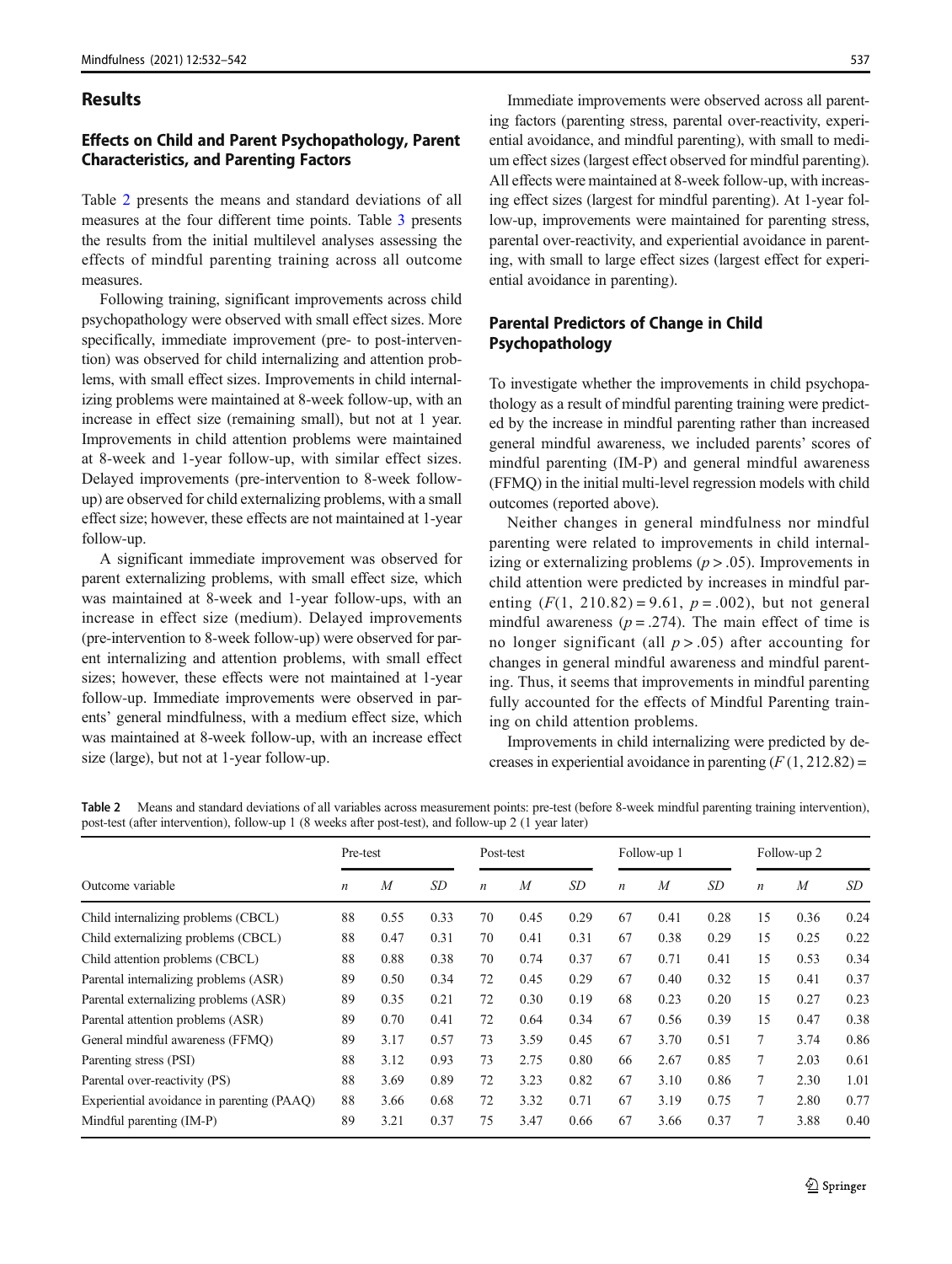| (deviations from pre-test)                              |    |           |                 |                |            |                       |                     |                   |            |                                 |                  |            |            |                              |                |                   |            |
|---------------------------------------------------------|----|-----------|-----------------|----------------|------------|-----------------------|---------------------|-------------------|------------|---------------------------------|------------------|------------|------------|------------------------------|----------------|-------------------|------------|
|                                                         |    | Intercept |                 |                |            | Post-test             |                     |                   |            | Follow-up 1                     |                  |            |            | Follow-up 2                  |                |                   |            |
| Outcome variable                                        |    |           | SE              |                | (df)       | ∞                     | SE                  |                   | (df)       |                                 | SE               |            | W          | 62                           | SE             | Ŀ                 | (df)       |
| Child internalizing problems (CBCL)                     |    | 88 11     | $\sim$          | $6.32*$        | (1,93.38)  |                       |                     | $-37$ .10 14.02** | (1, 81.54) | $-45$                           | 0.10             | $20.96***$ | (1,79.22)  | $-22$                        |                | $.16$ 1.83        | (1,20.72)  |
| Child externalizing problems (CBCL)                     |    | $88 - 28$ | 22              | $9.57***$      | (1, 92.07) | $-17$                 |                     | 2.49              | (1, 72.66) | $-26$                           |                  | 4.98**     | (1, 78.65) | $-23$                        | 15             | 2.26              | 1,22.72)   |
| Child attention problems (CBCL)                         | 88 | $\odot$   | 23              | $17.30**$      | (1,91.59)  | $-37$                 | $\ddot{\rm s}$      | 15.18**           | (1,77.15)  | 37<br>$\overline{1}$            | 0.09             | $15.87***$ | (1, 71.70) | $\ddot{a}$<br>$\overline{1}$ |                | $8.52***$         | 1, 21.89)  |
| Parental internalizing problems (ASR)                   | 89 | $-0.6$    | 27              | $\overline{3}$ | (1,92.57)  | $-19$                 |                     | 3.82 <sup>†</sup> | (1,80.01)  | 33<br>$\overline{1}$            |                  | $10.23*$   | (1,66.95)  | 95.                          |                | 3.33 <sup>†</sup> | (1, 18.10) |
| Parental externalizing problems (ASR)                   | 89 | S         | 26              | 3.56†          | (1,92.48)  | $-26$                 | $\ddot{\mathrm{6}}$ | 7.70**            | 1,82.77    | 58<br>$\overline{1}$            | 0.10             | $35.77***$ | (1,75.25)  | $-44$                        | $\vec{4}$      | $9.50**$          | (1, 20.47) |
| Parental attention problems (ASR)                       | 89 | 27        | 26              | 2.52           | (1,93.25)  | $-16$                 | $\Xi$               | 2.55              | (1, 80.72) | $-35$                           | $\Xi$            | $9.43***$  | (1, 75.29) | $-24$                        | $\frac{8}{18}$ | 0.72              | (1, 83.98) |
| General mindful awareness (FFMQ)                        | 89 | $-33$     | 22              | 24.94 **       | (1,91.39)  | $\tilde{\mathcal{L}}$ | $\Xi$               | 52.33**           | (1, 84.82) | 5.                              | 0.10             | $81.87***$ | (1,70.59)  | $\dot{54}$                   |                | $5.73+$           | (1, 6.47)  |
| Parenting stress (PSI)                                  | 88 | 26        | $\overline{24}$ | $12.24***$     | (1153.29)  | $-43$                 | $\exists$           | 15.90**           | (1153.36)  | $-48$                           | $\Xi$            | 17.76**    | (1154.95)  | $-88$ .                      | 29             | 9.02**            | (1160.36)  |
| Parental over-reactivity (PS)                           | 88 |           | 22              | $13.32***$     | (1, 90.20) | $-50$                 | $\ddot{5}$          | $16.42***$        | (1, 83.71) | 65<br>$\overline{\phantom{a}}$  | 0.14             | 22.75**    | (1, 80.65) | $-1.04$                      | $\overline{.}$ | 28.84 **          | (1, 14.78) |
| Experiential avoidance in parenting (PAAQ)              | 89 |           | $\ddot{5}$      | $11.43**$      | (1,91.76)  | $-45$                 |                     | $15.38**$         | (1,75.99)  | $\mathcal{O}$<br>$\overline{1}$ |                  | $32.87***$ | (1,65.55)  | $-41$                        |                | $17.52***$        | (1, 72.56) |
| Mindful parenting (IM-P)                                |    | $89 - 22$ |                 | 40.75**        | (1,90.45)  | .77                   |                     | 47.29**           | (1, 82.95) | 1.04                            | $\overline{0}$ . | 82.67**    | (1, 70.26) | $\widetilde{5}$              | 34             | 3.66              | 1,4.55     |
| $\dagger p < 10$ ; $\ast p < 0.05$ ; $\ast \ast p < 01$ |    |           |                 |                |            |                       |                     |                   |            |                                 |                  |            |            |                              |                |                   |            |

Table 3

17.68,  $p < .001$ ), but not parental over-reactivity ( $p = .279$ ), mindful parenting ( $p = .200$ ) nor parenting stress ( $p = .068$ ). The main effect of time remained significant from pre- to post-intervention (*F* (1, 164.74) = 5.36,  $p = .022$ ); from preintervention to 8-week follow-up  $(F(1, 171.03) = 5.23$ ,  $p = .023$ ) and pre-intervention to 1-year follow-up (same as initial model,  $p = .278$ ). Thus, decreased experiential avoidance in parenting only partially accounted for improvements in child internalizing problems following mindful parenting training.

Improvements in child externalizing were predicted by decreases in parental over-reactivity  $(F (1, 216.39) = 5.51,$  $p = .020$ , but not by experiential avoidance in parenting  $(p = .155)$ , mindful parenting  $(p = .413)$ , nor parenting stress  $(p = .078)$ . The main effect of time was no longer significant  $(p \ge 0.291)$ ; thus, decreases in parental over-reactivity fully accounted for improvements in child externalizing problems following mindful parenting training.

Improvements in child attention problems were predicted by decreases in experiential avoidance in parenting  $(F(1,$  $218.75 = 6.06$ ,  $p = .015$ ) and increases in mindful parenting  $(F(1, 218.75) = 6.06, p = .015)$ . Neither parenting stress  $(p = .123)$  nor parental over-reactivity  $(p = .525)$  predicted improvements in child attention problems. The main effect of time was no longer significant ( $ps \ge 0.264$ ); thus, changes in experiential avoidance in parenting and mindful parenting fully accounted for improvements in child attention problems following the mindful parenting training.

# **Discussion**

 $\beta$  = Standardized parameter estimate; can be interpreted as the effect size of change

Standardized parameter estimate; can be interpreted as the effect size of change

The current study aimed to extend previous research on mindful parenting interventions, by testing the proposed mechanisms of improved parenting factors, namely mindful parenting and experiential avoidance in parenting, parenting stress, and over-reactivity. First, intervention effects from previous literature were replicated here; improvements were observed across parent-reported child and parent psychopathology, across timepoints following the mindful parenting intervention. Second, improvements were observed in the parenting factors targeted within the mindful parenting intervention, decreased parenting stress, decreased parental over-reactivity, decreased experiential avoidance in parenting, increased mindful parenting. Third, the hypothesized specificity of the mechanisms of the mindful parenting training was indicated by different parenting predictors of improvements in child internalizing, externalizing, and attention problems.

Consistent with previous research, and the hypothesized effects, the findings observed here confirm the positive effects of the mindful parenting training program (Bögels and Restifo 2014) for children and their parents (B ӧgels et al. 2014 ; Meppelink et al. 2016). Immediate improvements in child

Standardized parameter estimates, standard errors and F values (degrees of freedom) of multilevel models of treatment outcome of the mindful parenting training predicted by measurement points

Standardized parameter estimates, standard errors and F values (degrees of freedom) of multilevel models of treatment outcome of the mindful parenting training predicted by measurement points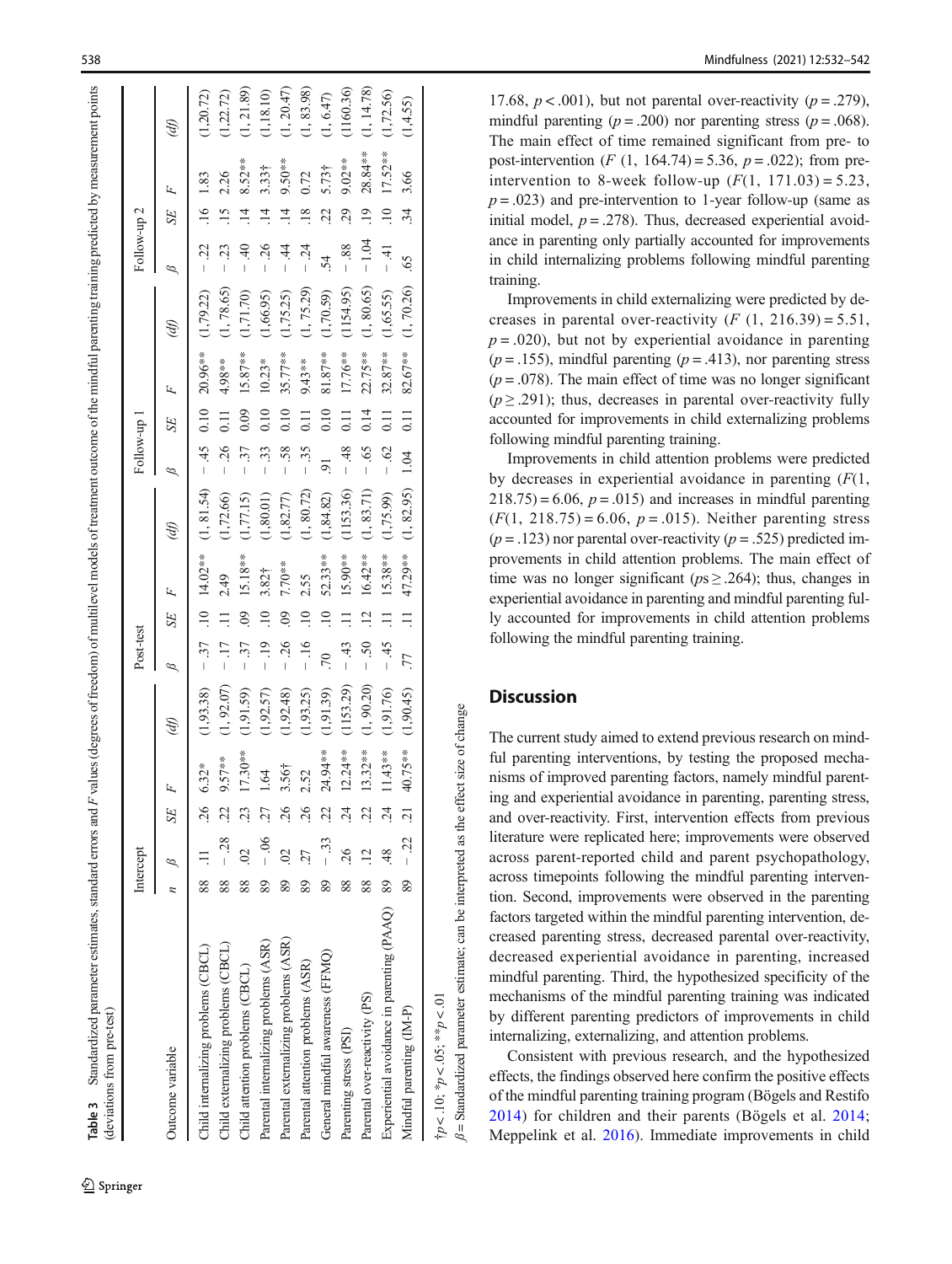internalizing and attention problems were observed; both effects were maintained at 8-week follow-up, with improvements in child attention also maintained at 1-year follow-up. In partial support of previous studies, delayed improvements in child externalizing (pre-intervention to 8-week follow-up) were observed, which were not maintained at 1 year. Overall, improvements were observed across the three areas of child psychopathology, with the strongest evidence emerging for the sustained effects on child attention problems. Main effects of the mindful parenting training were observed in relation to parent characteristics, with immediate and sustained (8 weeks and 1 year) improvements in parent externalizing problems with small to medium effects. Improvements were observed for parent internalizing and attention problems at initial follow-up, but these were not maintained at 1 year. In this study, the strongest evidence for the effects of the mindful parenting intervention on parent psychopathology emerged for externalizing problems. These findings are partially consistent with previous studies (Bӧgels et al. 2014; Meppelink et al. 2016). Consistent with previous mindfulness-based intervention studies, the results confirmed an immediate improvement in parents' general mindful awareness, which was maintained at initial follow-up; however, these effects were lost at 1 year.

The most consistent and sustained effects of the mindful parenting training were observed in relation to parenting factors, demonstrating the successful specificity of the intervention in relation to targeted processes. A decrease in parenting stress, decrease in negative parenting practices, and increase in mindful parenting were observed, replicating previous research (Bögels et al. 2014; Meppelink et al. 2016; Potharst et al. 2017). The observed immediate and sustained improvement in experiential avoidance in parenting extends previous research. This new finding demonstrates that the mindful parenting training not only functions to increase parents' awareness of parenting situations, but also enables them to adopt a more accepting attitude toward negative experiences in the context of parenting (i.e., no longer be fearful of or avoid negative thoughts and emotions relating to parenting).

The current findings extend previous research on mindful parenting interventions by indicating the mechanisms of change within parenting factors. Increased mindful parenting accounted for the observed improvements in child attention problems, whereas increased general mindful awareness in parents did not. However, this effect was not observed for child internalizing and externalizing problems, thus providing partial support for the study hypotheses and previous research (Meppelink et al. 2016). Improvements in child internalizing problems were predicted by decreased experiential avoidance in parenting. Improvements in child attention problems were predicted by a combination of decreased experiential avoidance and increased mindful parenting. For internalizing and attention problems, these findings indicate that the key parenting mechanisms of the mindful parenting training may lie

within the parent's quality of nonjudgmental attention to the parent-child relationship, specifically to the child's, as well as the parents' emotional reactivity.

Decreased experiential avoidance in parenting relates to the parents' ability to accept negative thoughts, emotions, and impulses in relation to challenging parenting situations, which may be in regard to their child's reactions or their own reactions. This attitude of acceptance may enable parents to support a child in undergoing something difficult, and allow the child to find it difficult, rather than avoiding such a situation or forcing the child without giving emotional support. In combination with decreased experiential avoidance in parenting, increased mindful parenting allows the parent to have a greater awareness of present-moment parenting experiences, including their child's behavior and emotions, and the regulation of their own reactions to their child. In regulating their own emotional or behavioral reaction to their child, parents may also improve their co-regulatory abilities, which support the child in developing self-regulation. Furthermore, the most consistent effect for parents was observed in regard to improved externalizing problems. Although the causal chain cannot be inferred directly from the current findings, taken together, these findings may suggest that increased attentional, emotional, and behavioral self-regulation enabled parents to show less externalizing behavior and engage in more positive parenting practices. Thus, parents modeled to their child this increased ability to self-regulate their automatic reactions in the parenting context, and to respond rather than react to challenge (Gouveia et al. 2016). In so doing, the child may have learned a means for increasing their own awareness, manifesting as a reduction in attention problems. This interpretation is consistent with the proposed benefits of mindful parenting in targeting parental distress (Bӧgels et al. 2014), improving positive parenting (Duncan et al. 2009), which in turn leads to improved child outcomes (Brassell et al. 2016; Parent et al. 2016). Furthermore, previous research has illustrated the benefits of mindful parenting as part of psychological intervention for children with attention deficit hyperactivity disorder (Van de Weijer-Bergsma et al. 2012; Van der Oord et al. 2012).

Experiential avoidance in parenting and mindful parenting did not account for improvements in child externalizing problems; as hypothesized, decreased parental over-reactivity emerged as a significant predictor here. This finding suggests that a reduction in parental over-reactivity was related to (parent's observation of) an improvement in their child's behavioral problems. The link between parental over-reactivity and child externalizing specifically has been previously established (Miller-Lewis et al. 2006). Over-reactivity is supposed to be driven by negative emotional reactions in parenting, such as anger and frustration (Van den Akker et al. 2010). During the mindful parenting training, parents practiced being responsive and not reactive toward their child, thus facilitating increased regulation of their emotional reactions, which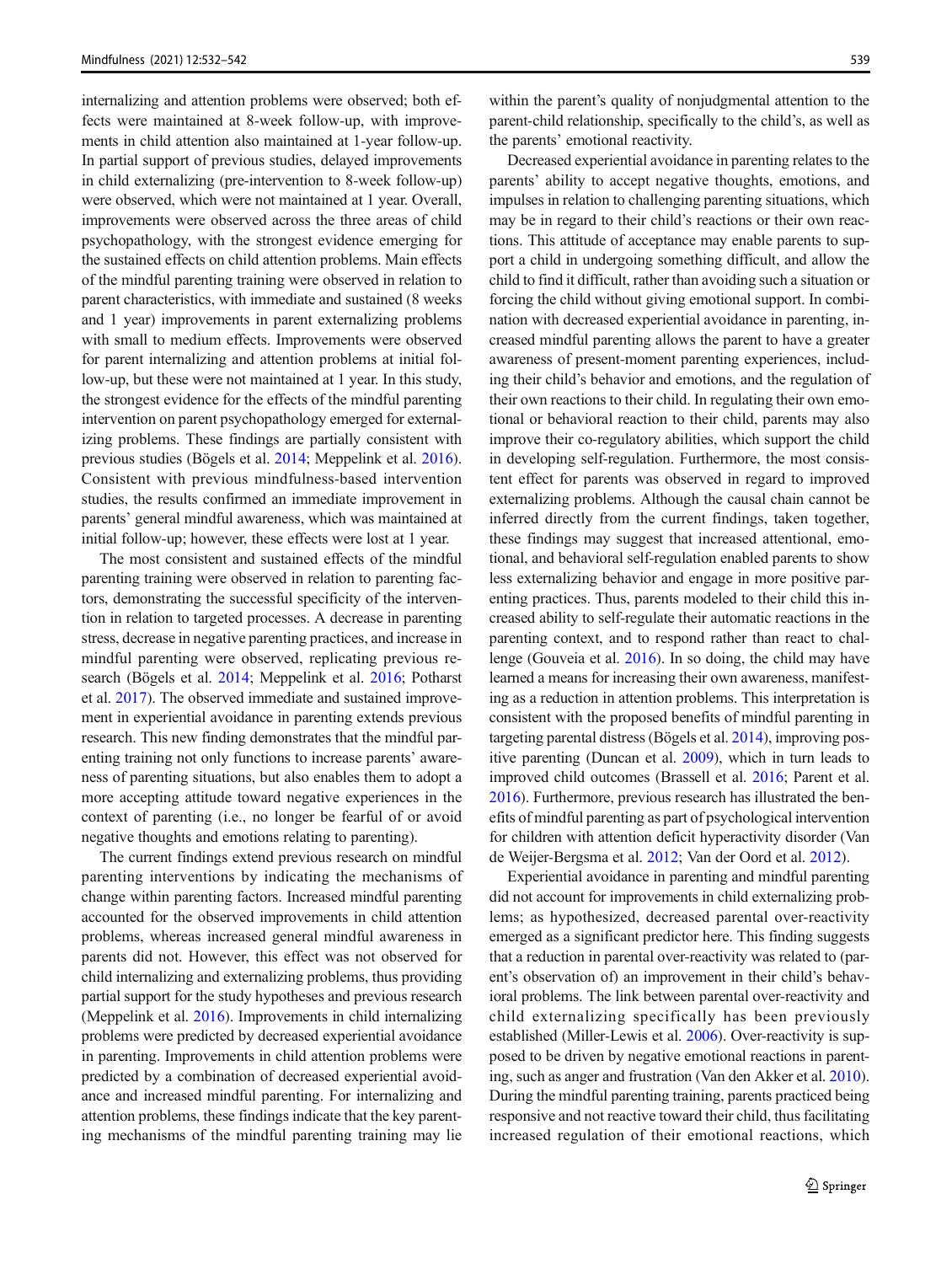promotes reduced over-reactivity. In making this particular change in their parenting practice, parents may model appropriate emotion and behavior regulation to their child, thus accounting for improvements in child externalizing problems.

#### Limitations and Future Research

The parenting factors assessed within this study have overlapping characteristics, as highlighted for experiential avoidance and mindful parenting. The behavioral manifestation of decreased experiential avoidance and increased mindful parenting would be decreased parental over-reactivity. These overlapping features would account for a proportion of common variance in the analyses. However, there was sufficient distinction between the variables to warrant their combined analysis. In addition, given the conceptual overlap, those parenting factors that were related to improvements in different child problems indicate a potential unique relationship.

An alternative view may take account of the reliance on parent self-report in the current studies, such that it is the parents' perception of their child's problems that is assessed and improves. With an increased quality of awareness in the parenting context, parents were perhaps more accepting of their child's difficulties and perceived them to be less of a problem or challenge. In future studies, third party reports (e.g., teacher) of child behavior should be taken in order to determine whether the effect is unique to parents' perception. A key limitation of the current study is the lack of a control comparator, as well as the low number of observations at follow-up. Future studies should include randomized controlled trials of mindful parenting, including trials that assess the potential enhancing effects that mindful parenting training could have for outcomes from behavioral parenting training. The findings in relation to child attention problems also indicate a potential specificity for the mindful parenting training. Established parenting programs for children with attention problems have limited efficacy, particularly when parents also have their own mental health issues (Johnson et al. 2008; Modesto-Lowe et al. 2008; Thomas and Zimmer-Gembeck 2007; Tung et al. 2017). Mindful parenting offers a potential means of addressing parents' own difficulties, their parenting practices, and their child's attention problem. Future research should explore the possibility of mindful parenting training being an adjunct to established parenting programs and assess any improvements in effects.

Authors' Contributions LME wrote the paper. EA conducted data analyses and collaborated with the writing of the paper. EdB collaborated in the writing of the paper. EP conducted data analysis and collaborated in writing the paper. SB designed the study and collaborated in the writing and editing of the manuscript. All authors approved the final version of the manuscript for submission.

#### Compliance with Ethical Standards

Conflict of Interest SB is shareholder of a treatment center that offers Mindful Parenting training. All other authors declare that they have no conflict of interest.

Ethical Approval All procedures performed in studies involving human participants were in accordance with the ethical standards of the Ethical Committee of the University of Amsterdam, the Medical Ethical Commission of the Academic Medical Center of the University of Amsterdam and with the 1964 Helsinki declaration and its later amendments or comparable ethical standards.

Informed Consent Informed consent was obtained from all individual participants included in the studies.

### References

- Achenbach, T. M., & Rescola, L. A. (2001). Manual for the ASEBA School-age forms & profiles. Burlington: University of Vermont, Research Center for Children, Youth, & Families.
- Achenbach, T. M., & Rescola, L. A. (2003). Manual for the ASEBA adult forms & profiles. Burlington: University of Vermont, Research Center for Children, Youth, & Families.
- Arnold, D. S., O'Leary, S. G., Wolff, L. S., & Acker, M. M. (1993). The parenting scale: A measure of dysfunctional parenting in discipline situations. Psychological Assessment, 5, 137–144.
- Assel, M. A., Landry, S. H., Swank, P. R., Steelman, L., Miller-Loncar, C., & Smith, K. E. (2002). How do mothers' childrearing histories, stress and parenting affect children's behavioral outcomes? Child: Care, Health and Development, 28, 359–368.
- Baer, R. A., Smith, G. T., Hopkins, J., Krietemeyer, J., & Toney, L. (2006). Using self-report assessment methods to explore facets of mindfulness. Assessment, 13, 27–45.
- Beer, M., Ward, L., & Moar, K. (2013). The relationship between mindful parenting and distress in parents of children with an autism spectrum disorder. Mindfulness, 4, 102–112.
- Betts, J., Gullone, E., & Allen, J. S. (2009). An examination of emotion regulation, temperament and parenting as potential predictors of adolescent depression risk status. British Journal of Developmental Psychology, 27, 473–485.
- Bӧgels, S. M., & Brechman-Toussaint, M. L. (2006). Family issues in child anxiety: attachment, family functioning, parental rearing and beliefs. Clinical Psychology Review, 26, 834–856.
- Bögels, S. M., & Restifo, K. (2014). Mindful parenting: A guide for mental health practitioners. New York: Springer.
- Bӧgels, S. M., Hoogstad, B., van Dun, L., de Schutter, S., & Restifo, K. (2008). Mindfulness training for adolescents with externalizing disorders and their parents. Behavioral and Cognitive Psychotherapy, 36, 193–209.
- Bögels, S. M., Lehtonen, A., & Restifo, K. (2010). Mindful parenting in mental health care. Mindfulness, 1, 107–120.
- Bӧgels, S. M., Hellemans, J., van Deursen, S., Rӧmer, M., & van der Meulen, R. (2014). Mindful parenting in mental health care: effects on parental and child psychopathology, parental stress, parenting, coparenting and marital functioning. Mindfulness, 5, 536–551.
- Bohlmeijer, E., ten Klooster, P., Fledderus, M., Veehof, M., & Baer, R. (2011). Psychometric properties of the five facet mindfulness questionnaire in depressed adults and development of a short form. Assessment, 18, 308–320.
- Borelli, J. L., Margolin, G., & Rasmussen, H. F. (2015). Parental overcontrol as a mechanism explaining the longitudinal association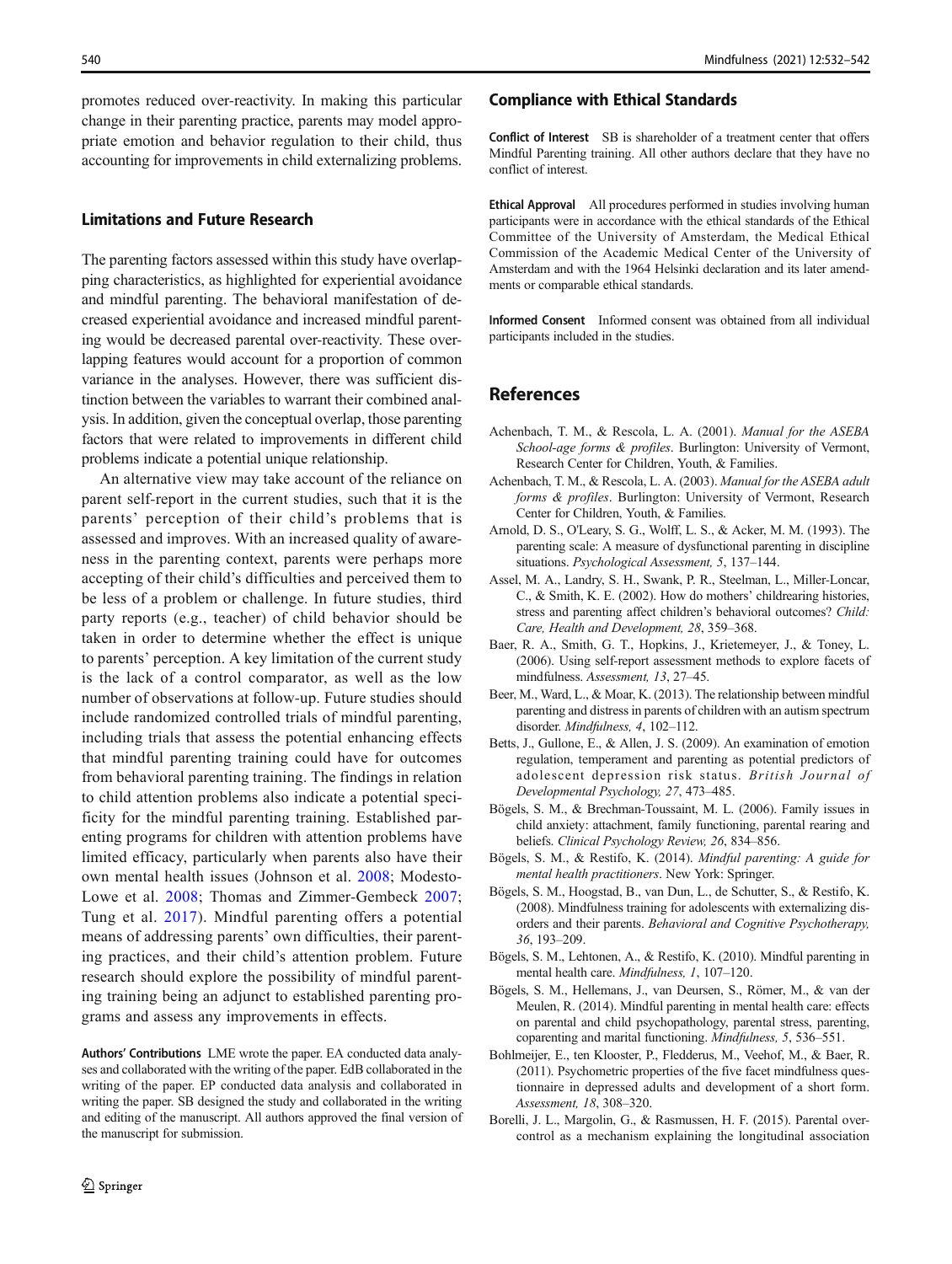between parent and child anxiety. Journal of Child and Family Studies, 24, 1559–1574. https://doi.org/10.1007/s10826-014-9960- 1.

- Bornstein, M. H. (2002). Handbook of parenting. Volume 1 children and parenting. New Jersey: Lawrence Erlbaum Associates.
- Brassell, A. A., Rosenberg, E., Parent, J., Rough, J. N., Fondacaro, K., & Seehuus, M. (2016). Parent's psychological flexibility: associations with parenting and child psychosocial well-being. Journal of Contextual Behavioral Science, 5, 111–120.
- Brock, A., de Vermulst, A. A., Gerris, J. R. M., & Abidin, R. R. (1992). Nijmeegse Ouderlijke Stress Index. Handleiding experimentele versie. Lisse: Swets & Zeitlinger.
- Brown, F. L., Whittingham, K., & Sofronoff, K. (2014). Parental experiential avoidance as a potential mechanism of change in a parenting intervention for parents of children with pediatric acquired brain injury. Journal of Pediatric Psychology, 40, 464–474. https://doi. org/10.1093/jpepsy/jsu109.
- Cheron, D. M., Ehrenreich, J. T., & Pincus, D. B. (2009). Assessment of parental experiential avoidance in a clinical sample of children with anxiety disorders. Child Psychiatry and Human Development, 40, 383–403. https://doi.org/10.1007/s10578-009-0135-z.
- Cohen, J. (1988). Statistical power analysis for the behavioral sciences (2nd ed.). Hillsdale: Lawrence Earlbaum Associates.
- Crnic, K. A., & Greenberg, M. T. (1990). Minor parenting stresses with young children. Child Development, 61, 1628–1637. https://doi.org/ 10.1111/j.1467-8624.1990.tb02889.x.
- Davidov, M., & Grusec, J. E. (2006). Untangling the links of parental responsiveness to distress and warmth to child outcomes. Child Development, 77, 44–58.
- de Bruin, E. I., Topper, M., Muskens, J. G., Bögels Bögels, S. M., & Kamphuis, J. H. (2012). Psychometric properties of the five facets mindfulness questionnaire (FFMQ) in a meditating and a nonmeditating sample. Assessment, 19, 187–197.
- de Bruin, E. I., Zijlstra, B. J. H., Geurtzen, N., van Zundert, R. M. P., van de Weijer-Bergsma, E., Hartman, E. E., Nieuwesteeg, A. M., Duncan, L. G., & Bögels, S. M. (2014). Mindful parenting assessed further: psychometric properties of the Dutch version of the interpersonal mindfulness in parenting scale (IM-P). Mindfulness, 5, 200–212.
- Dekovic, M., Groenendaal, J. H. A., & Gerrits, L. A. W. (1996). Opvoederkenmerken. Opvoeden in Nederland, 70–94.
- Duncan, L. G., Coatsworth, J. D., & Greenberg, M. T. (2009). A model of mindful parenting: implications for parent-child relationships and prevention research. Clinical Child and Family Psychology Review, 12, 255–270. https://doi.org/10.1007/s10567-009-0046-3.
- Ginsburg, G. S., Grover, R. L., & Ialongo, N. (2004). Parenting behaviors among anxious and non-anxious mothers: relation with concurrent and long-term child outcomes. Child and Family Behavior Therapy, 26, 23–41. https://doi.org/10.1300/J019v26n04\_02.
- Gouveia, M. J., Carona, C., Canavarro, M. C., & Moreira, H. (2016). Self-compassion and dispositional mindfulness are associated with parenting styles and parenting stress: the mediating role of mindful parenting. Mindfulness, 7, 700-712.
- Geurtzen, N., Scholte, R.H.J., Engels, R.C., Tak, Y.R., & van Zundert, R.M. (2015). Association between mindful parenting and adolescents internalising problems: non-judgemental acceptance of parenting as core element. Journal of Child and Family Studies, 24, 1117– 1128. https://doi.org/10.1007/s10826-014-9920-9.
- Johnson, E., Mellor, D., & Brann, P. (2008). Differences in dropout between diagnoses in child and adolescent mental health services. Clinical Child Psychology and Psychiatry, 13, 515–530.
- Leinonen, J. A., Solantaus, T. S., & Punamäki, R.-L. (2003). Parental mental health and children's adjustment: the quality of marital interaction and parenting as mediating factors. Journal of Child Psychology and Psychiatry, 44, 227–241.
- McLeod, B. D., Wood, J. J., & Weisz, J. R. (2007). Examining the association between parenting and childhood anxiety: a meta-analysis. Clinical Psychology Review, 27, 155–172.
- Meppelink, R., de Bruin, E. I., Wanders-Mulder, F. H., Vennik, C. J., & Bögels, S. M. (2016). Mindful parenting training in child psychiatric settings: heightened parental mindfulness reduces parents' and children's psychopathology. Mindfulness, 7, 680–689. https://doi.org/ 10.1007/s12671-016-0504-1.
- Miller-Lewis, L. R., Baghurst, P. A., Sawyer, M. G., Prior, M. R., Clark, J. J., Arney, F. M., & Carbone, J. A. (2006). Early childhood externalizing behavior problems: child, parenting, and family-related predictors over time. Journal of Abnormal Child Psychology, 34, 891– 906.
- Modesto-Lowe, V., Danforth, J. S., & Brooks, D. (2008). ADHD: does parenting style matter? Clinical Pediatrics, 47, 865–872.
- Morgan, J., Robinson, D., & Aldridge, J. (2002). Parenting stress and externalizing child behavior. Child and Family Social Work, 7, 219–225. https://doi.org/10.1046/j.1365-2206.2002.00242.x.
- Parent, J., McKee, L. G., Mahon, J., & Foreh, R. (2016). The association of parent mindfulness with parenting and youth psychopathology across three developmental stages. Journal of Abnormal Child Psychology, 44, 191–202.
- Podolski, C.-L., & Nigg, J. T. (2001). Parent stress and coping in relation to child ADHD severity and associated child disruptive behavior problems. Journal of Clinical Child & Adolescent Psychology, 30, 503–513. https://doi.org/10.1207/S15374424JCCP3004\_07.
- Potharst, E. S., Aktar, E., Rexwinkel, M., et al. (2017). Mindful with your baby: feasibility, acceptability, and effects of a mindful parenting group training for mothers and their babies in a mental health context. Mindfulness, 8, 1236–1250. https://doi.org/10.1007/s12671- 017-0699-9.
- Ross, C. N., Blanc, H. M., McNeil, C. B., Eyberg, S. M., & Hembree-Kigin, T. L. (1998). Parenting stress in mothers of young children with oppositional defiant disorder and other severe behavior problems. Child Study Journal, 28, 93–110.
- Rothbaum, F., & Weisz, J. R. (1994). Parental caregiving and child externalizing behavior in nonclinical samples: a meta-analysis. Psychological Bulletin, 116, 55–74.
- Shea, S., & Coyne, L. W. (2011). Maternal dysphoric mood, stress, and parenting practices in mothers of head start pre-schoolers: the role of experiential avoidance. Child and Family Behavior Therapy, 33, 231–247. https://doi.org/10.1080/07317107.2011.596004.
- Smith, J. D., & Dishion, T. J. (2013). Mindful parenting as a transdiagnostic family process in the development and maintenance of youth psychopathology. In J. T. Ehrenreich-May & B. C. Chu (Eds.), Transdiagnostic mechanisms and treatment for youth psychopathology (pp. 138–160). New York: Guilford Press.
- Sutherland, J.-A. (2010). Mothering, guilt and shame. Sociology Compass, 4, 310–321. https://doi.org/10.1111/j.1751-9020.2010. 00283.x.
- Thomas, R., & Zimmer-Gembeck, M. (2007). Behavioral outcomes of Parent-child interaction therapy and triple P-positive parenting program: a review and meta-analysis. Journal of Abnormal Child Psychology, 35, 475–495.
- Tiwari, S., Podell, J. C., Martin, E. D., Mychailyszyn, M. P., Furr, J. M., & Kendall, P. C. (2008). Experiential avoidance in the parenting of anxious youth: theory, research, and future directions. Cognition and Emotion, 22, 480–496.
- Tung, M. E., Brammer, W. A., Peris, T. S., & Lee, S. S. (2017). Externalizing outcomes of youth with and without ADHD: timevarying prediction by parental ADHD and mediated effects. Journal of Abnormal Child Psychology, 45, 457–470.
- Van de Weijer-Bergsma, E., Formsma, A. R., de Bruin, E. I., & Bögels, S. M. (2012). The effectiveness of mindfulness training on behavioral problems and attentional functioning in adolescents with ADHD. Journal of Child and Family Studies, 21, 775–787.